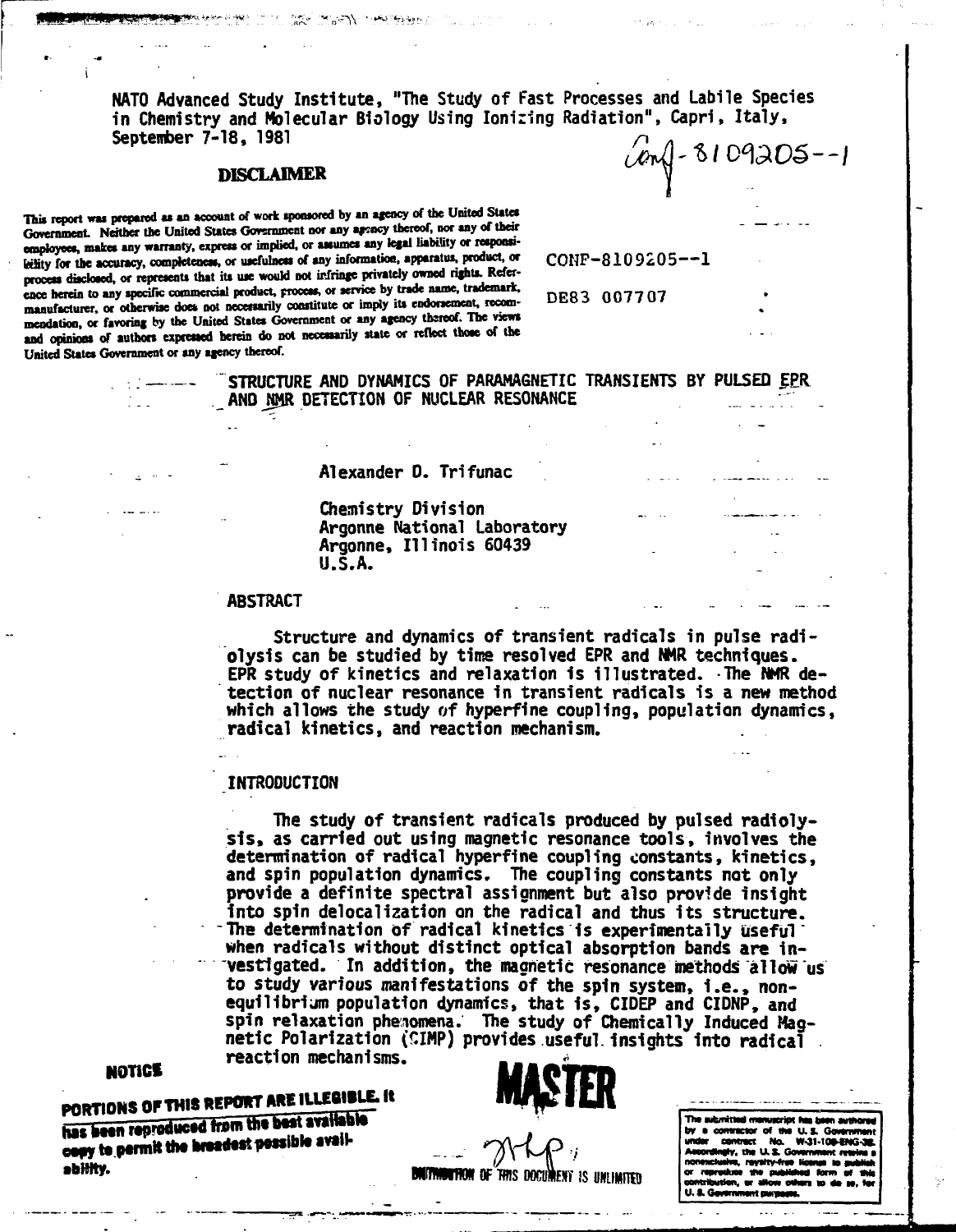## **TIME RESOLVED EPR**

**The hyperfine coupling, i.e., the electron spin density at various nuclei, tells us about the structure of the radical species. The majority of EPR studies deal with the observation and analysis of hyperfine couplings of a great variety of radicals.**

**Time resolved EPR suffers from a decrease of sensitivity, and from line broadening at the very short times (<1 ysec) so one often cannot resolve the yery closely spaced lines. Depending on the experimental conditions, hyperfine couplings that are smaller than 1-2 gauss cannot be resolved. One can still analyze the width of the whole spectrum and get an Idea of the size of the hyperfine coupling, but there are better methods for that. Time resolved EPR is best suited for the study of transient radicals that have well resolved lines. .**

**I want to emphasize again that all this refers to the study of very short-lived radicals (usec lifetimes). When radicals live hundreds of usec, one can do conventional high resolution EPR.**

**In my view, most of the usefulness of time-resolved EPR studies has been in the area of dynamics, or in observing transient radicals not seen otherwise. The structural studies of various radical hyperfine couplings, while important, have been secondary.**

**Kinetics and Relaxation**

t.

**Both kinetic and relaxation data are obtainable by studying the time dependence of transient (z) magnetization (1,2).**

**The transient magnetization develops and decays in time. In** the reactions where a single radical is present, e.g., . CH<sub>2</sub>COO<sup>-</sup>, **the creation and destruction of magnetization is describabte in terms of a kinetic equation (1):**

$$
\dot{M}_{z} = -T_{R}(t)^{-1}M_{z} - T_{1}^{-1}(M_{z} - M_{z}^{0}) + \dot{E}(t)M_{z}^{0}
$$
 (1)

**The loss in magnetization Mz o"ccurs because of the chemical decay of radicals where the lifetime Tp(t) is defined as:**

$$
\Gamma_R(t)^{-1} = \left(\frac{R}{R}\right) = -\left(\frac{d \ln R}{dt}\right) \tag{2}
$$

**where R is the concentration of radicals.**

**This definition of Tp(t) is general enough as it allows the quantity to be either positive or negative (radical creation or**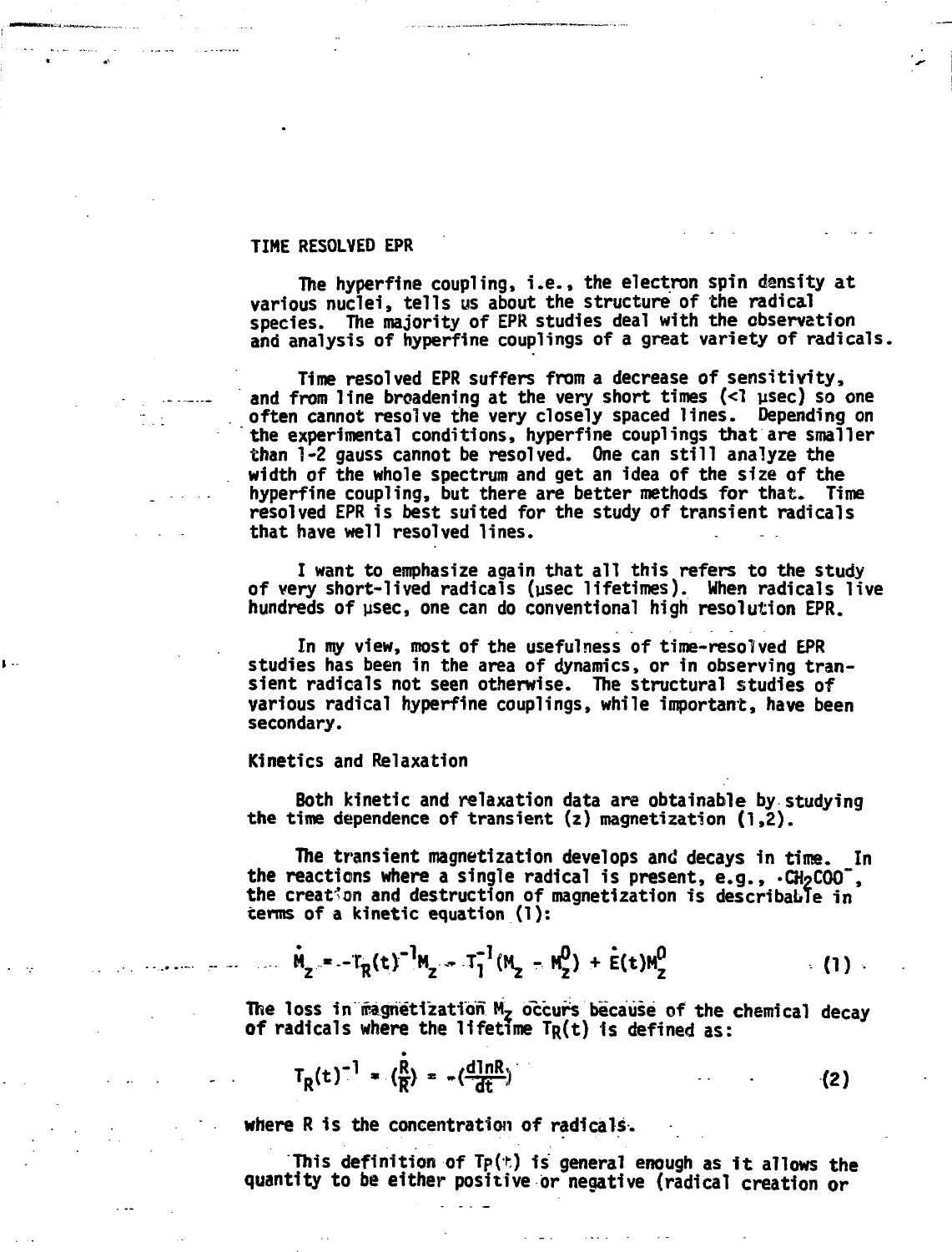**decay). The second term in eq. (1) describes spin relaxation of M2 toward its equilibrium value M?°(t) with time constant Ti. M<sub>Z</sub><sup>U</sup> is proportional to the radical concentration at time (t) so<br>figan on (2): from eq. (2):**

$$
\dot{M}_z^0 = T_R(t)^{-1} M_z^0
$$
 (3)

**The last term in eq. (1) represents the creation of the nonequilibrium population by chemical reaction. This is expressed through a time dependent enhancement factor Eft). When we have, as in the acetate radical, a dominant bimolecular decay, we de**fine a second order lifetime  $T_c$  where  $k_d$  is the bimolecular rate **constant:**



Figure 1. High field line of  $·$ CH<sub>2</sub>CO<sub>2</sub> radical at three **radical concentrations. Data (circles) and computer fit (solid line) are illustrated.**

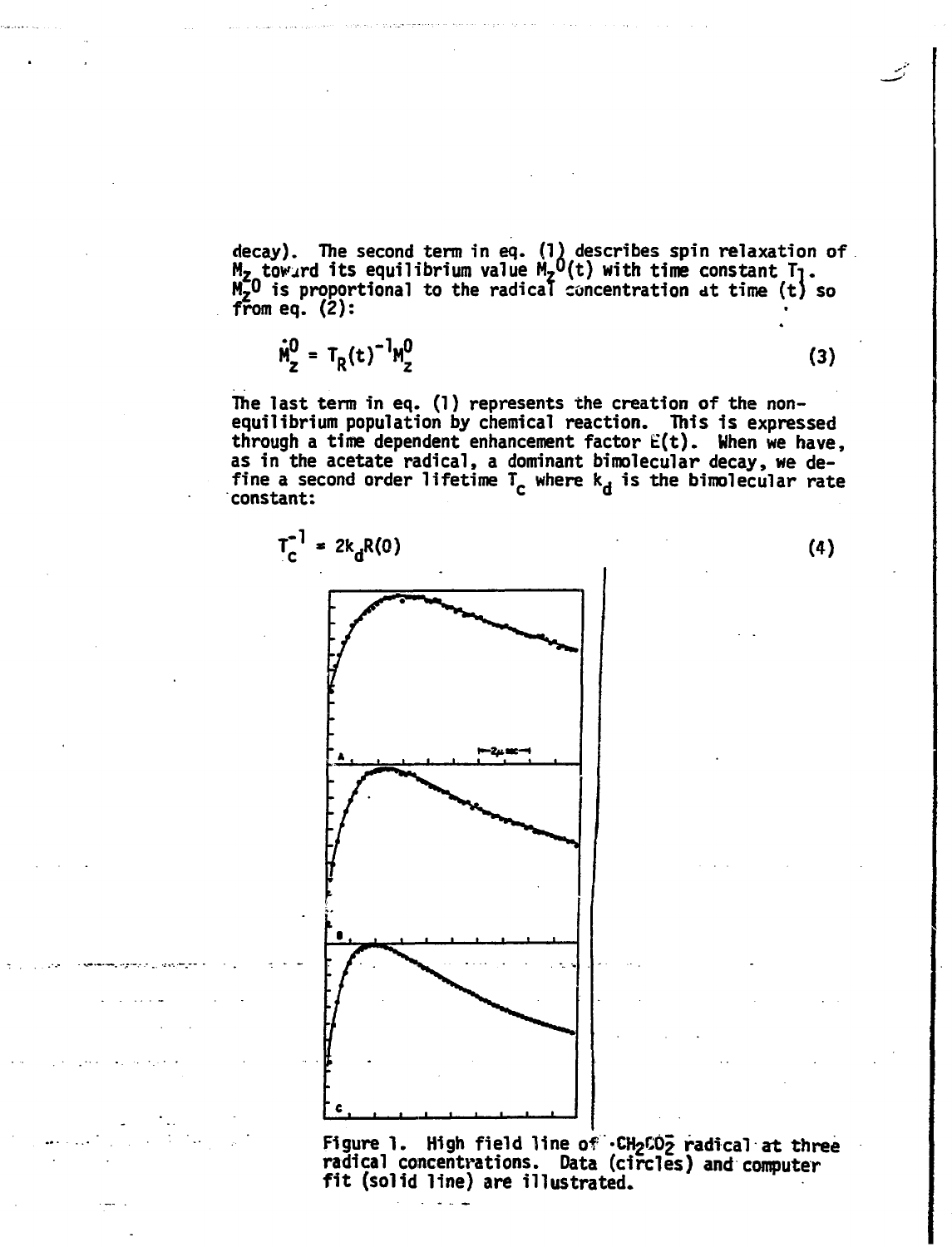**The equations illustrated above can be numerically integrated by computer and used to analyze the experimental data. Mz is computed for various values of T, Tc, and E. Additional baseline offsets,** first order rate constants, and initial enhancement can be con**sidered as well. M example of such curve fitting is Illustrated in Figure 1. By doing such data analysis, one can determine T<sup>c</sup> , .I.e., the second order reaction rate, or by using a radical with known kinetics, one can determine its reactions with another substrate by determining the psuedo.fi rst.order\_rate\_constants.**

**This analysis using pulsed EPR represents a considerable simplification over the type of analysis used for CW-EPR.\_ Still, It is not as straightforward as. analysis of optical data. The polarization.and relaxation are the complicating factors. However, the study of these complicating factors, provides additional insights into the radical reaction dynamics. For example, if we examine how radical relaxation varies (actually decreases) as radical concentration increases (as we increase the dose) we can learn about the details of radical collisions (3). Figure 2 il**lustrates the results. The various ways of determining T<sub>1</sub> all **tell us that there is a remarkable speeding up of spin relaxation at high radical concentrations. The explanation for this 1s that spin-spin interaction.(Heisenberg exchange) becomes more prevalent at high radical concentrations. This exchange interaction is**



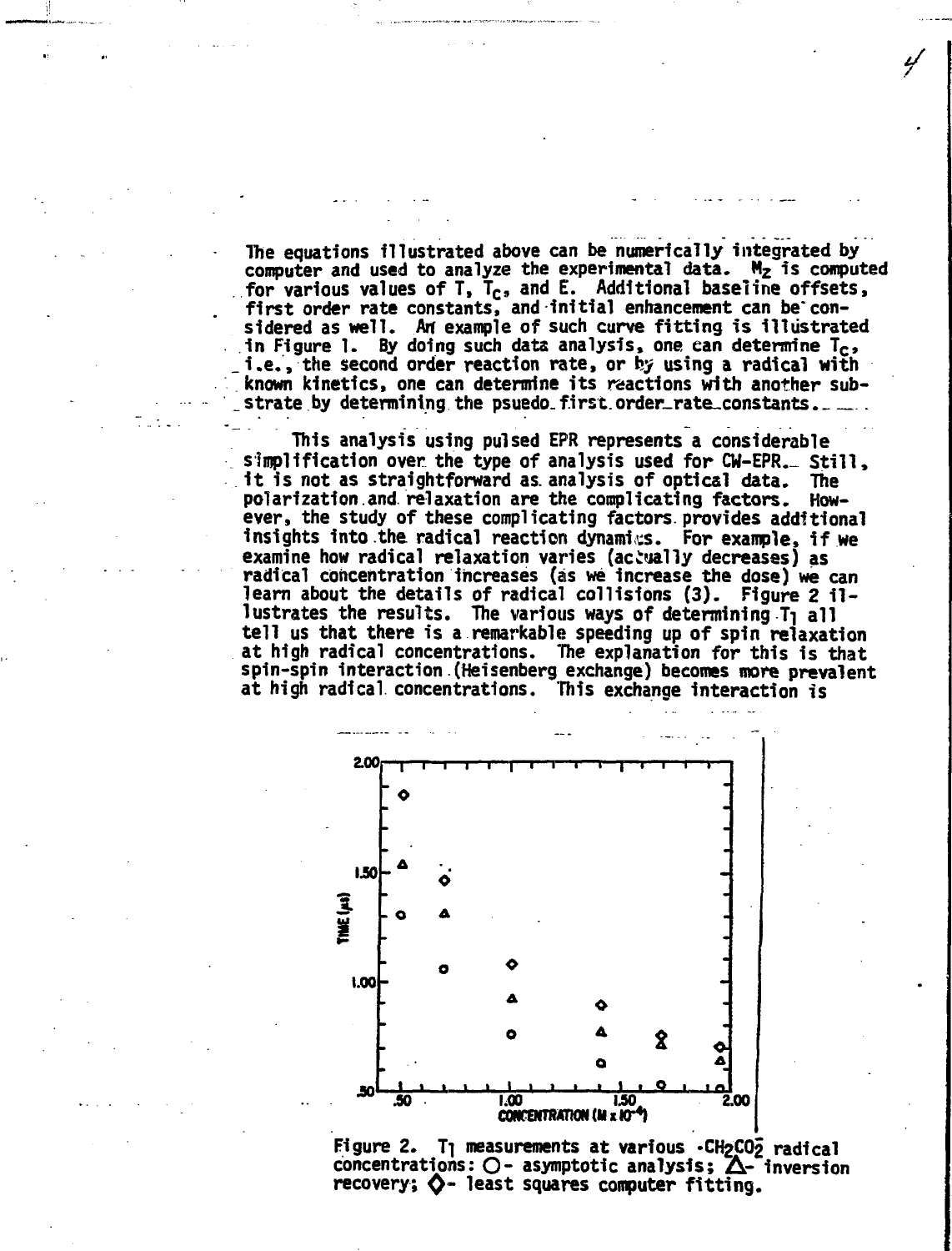**Important during radical encounters only, and thus we have a measure of the non-reactive encounters by measuring the decrease of Tj with radical concentration. On the other hand, the measurement of radical kinetics gives information on the reactive encounters. From this we conclude that there are 2 to 5 times more non-reactive than reactive encounters. Of course, the analysis is considerably more complex than I have indicated, and there are several complicating factors. The problems arise at extremely high radical concentration where substantial second order decay occurs during the time (x) between the microwave pulses. This causes the observed signal (M2) to appear smaller than it actually is. At lower radical concentrations, or if the radical decay is first order, the problem does not arise.**

**In closing, pulsed EPR is the method that has superior time resolution, comparable sensitivity, and simplified kinetic analysis compared to the continuous wave time-resolved EPR. The problems of spectral resolution at very short times are similar in the two approaches, and there are problems peculiar to the pulsed EPR msthod. But, as I will illustrate later, inherent advantages of the pulsed EPR approach make this, in the opinion of the author, a method of choice. Remember that the pulsed EPR spectrometer components are just added to the CM EPR bridge, so without much difficulty, one can do either.**

## **NMR DETECTION OF NUCLEAR RESONANCE**

**The previously illustrated NMR experiment is a steady-state experiment. A straightforward modification of the experiment opens a way to a new spectroscopic method (4).**

**When a radio frequency (rf) irradiation is supplied to the reacting sample after irradiation with the electron beam pulse, the nuclear spin populations in the diamagnetic products show substantial perturbations (Figure 3). The frequency applied during the radical lifetime is the ENDOR frequency (5-50 MHz) perturbing the electron nuclear spin population in the transient radical. Our experiment, as applied in pulse radiolysis, is based on a flow system utilizing two magnets. The ability to use a variable magnetic field for irradiation and the pulsed rf irradiation makes our experiment a time resolved one and opens a wide range of possibilities. The technique of NMR-detected nuclear resonance (NMR-NR) provides information about the mechanism and kinetics of radical reactions and about populations of the magnetic energy levels of transient radicals in all magnetic fields, and is a very accurate method-for determining hyperfine coupling constants of transient radicals.**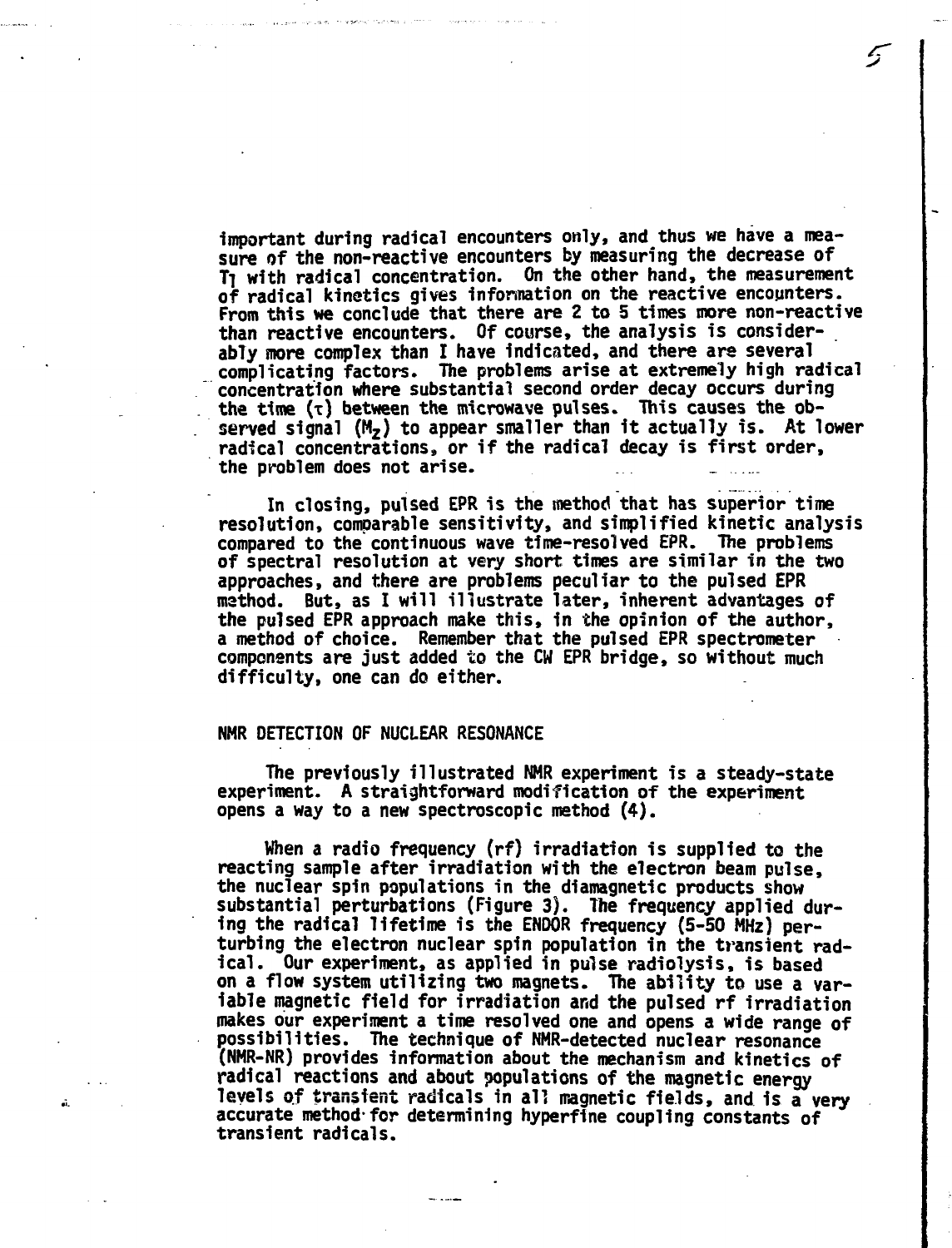

Figure 3. The NMR-NR effect in pulse radiolysis of 0.1 **M. Methanol in O2O at 100 mT (1000 gauss). (A) NMR spectrum observed when electron irradiation is carried out with appropriate rf frequency (spectra on the right) and without r f (spectrum on the left) .**

**For the purpose of illustration , we consider the methanol radiolysis . Pulse radiolysis of aqueous (D2O) methanol initiall y** produces the radicals  $\cdot$  OD, D $\cdot$ , and e<sub>ag</sub> as well as other species. **The dominant reaction and polarization pathways i n the subsequent** methanol reactions are listed below in Eqs. 5-8.

$$
CH30D
$$
  $\longrightarrow$   $CH20D$  (5)

$$
2(\cdot \text{CH}_2\text{OD}) \longrightarrow (\text{CH}_2\text{OD})_2 \tag{6}
$$

**+ D- - CH-DOD (7)**

$$
e_{aq}^- + .CH_20D \longrightarrow CH_20D^-\longrightarrow CH_200D
$$
 (8)

The NMR-NR effect considered herein is shown in Figure 3. The intensity of the NMR signal due to ethylene glycol is plotted as a function of the frequency of the rf irradiation pulse supplied during the lifetime of the  $\cdot$ CH<sub>2</sub>0D radical to the electron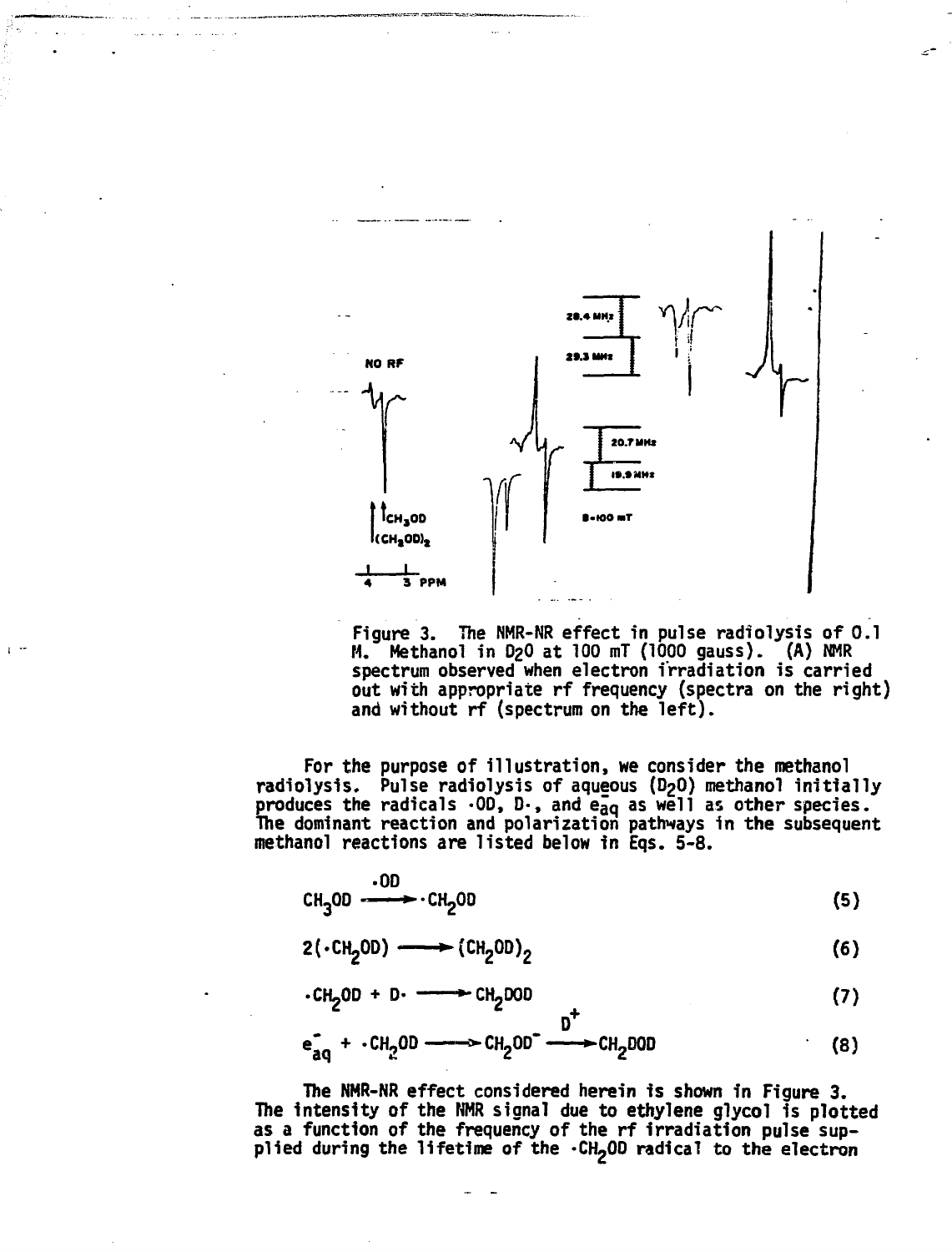

**Figure 4. NMR-NR effect as in Figure 3. The experimental points (circles) were fitted with Lorentzian . components (dotted curves) of the solid curve.**



**Figure 5. Energy levels and the spin Hamiltonian for** spin systems like CH<sub>2</sub>OH radical in intermediate mag**netic fields (MOO mT).**

**irradiation cell, which is in a 100 mT (1000 gauss) magnetic field (Figure 4) .**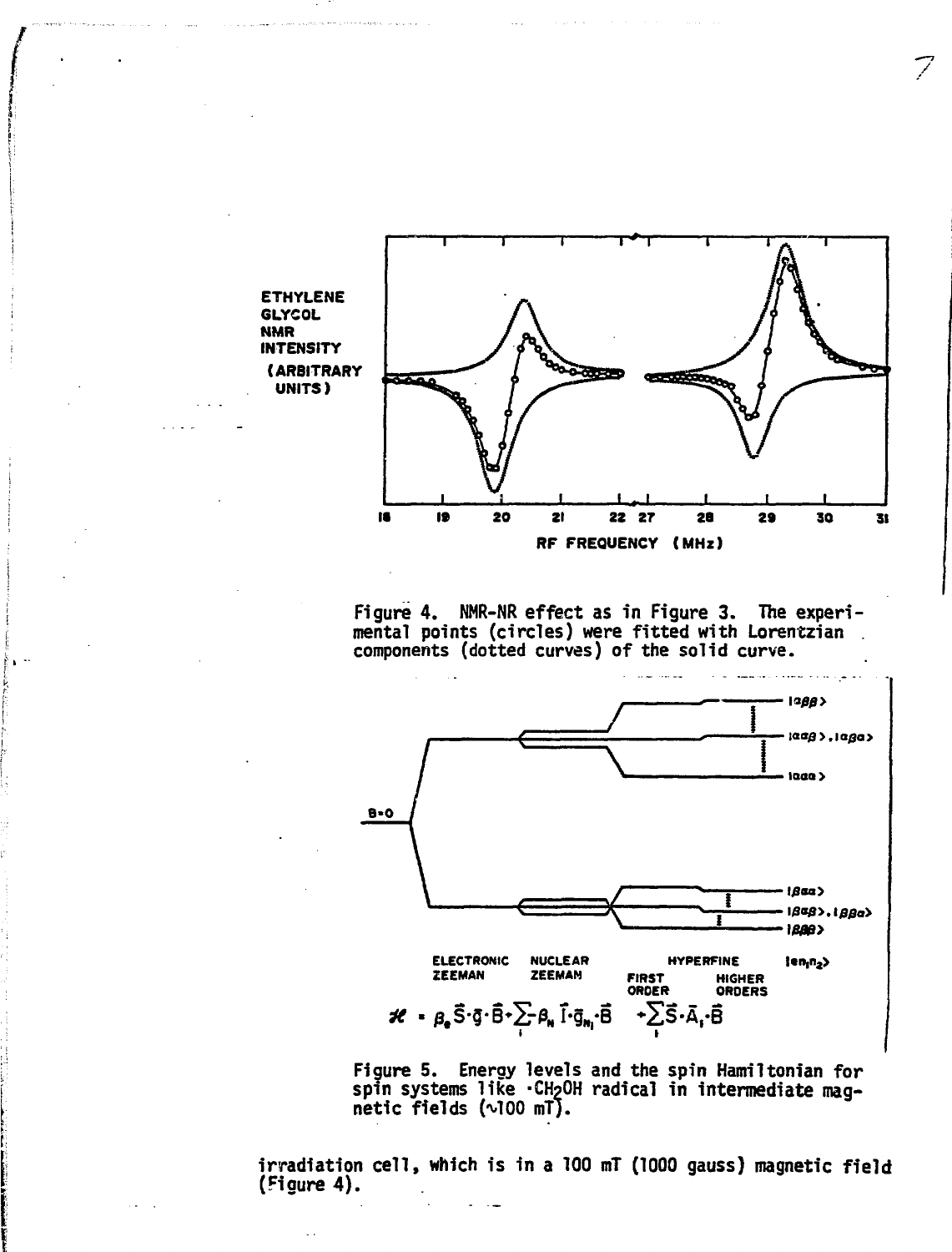**The four peaks in the observed curve correspond to the four nuclear transitions of the methanol radical, -C^OD, as shown in Figure 4. Transition frequencies were calculated using Breit-Rabi type formulas (5), where the g-factor and isotropic hyperfine parameter used were g • 2.00317 and a = -1.750 mT, respectively (6). Clearly, at the magnetic field used, the energy levels do not have a first order pattern {Figure 5). Small effects due to hydroxyl deuterium and interaction between the two equivalent protons can be ignored. Obviously, we can determine hyperfine coupling constants.with great accuracy. The accuracy is comparable to the ENDOR method, but so far ENDOR experiments on transient radicals have not been achieved.**

Justini

**Another rather straightforward application of NMR-NR is in providing a connection between the radicals and their fragments incorporated into reaction products. The radical system in the** radiolysis of methanol-methyl iodide mixture in D<sub>2</sub>0 is used to **illustrate this point (Eqs. 9-13, Figure 6) ,**

| $e_{aq}$<br>$CH3$ $-H3$ | the contract of the contract of |  |  |
|-------------------------|---------------------------------|--|--|
| . nn                    |                                 |  |  |

$$
CH3OD \xrightarrow{CO} \cdot CH2OD
$$
 (10)

$$
-CH2OD + -CH3 \longrightarrow CH3CH2OD
$$
 (11)

$$
2(\cdot \text{CH}_3) \longrightarrow \text{CH}_3\text{CH}_3 \tag{12}
$$

$$
-CH_3 + -D \longrightarrow CH_3D \tag{13}
$$

**and the reactions of the »CH9OD radical, as in methanol radiolysis c (Eqs. 5-8).**

**Figure 6A shows the CIDNP spectrum obtained during the pulse radiolysis of an equimolar mixture of methanol and methyl iodide. The polarized products observed are methane (0.6 pom), the methyl group of ethanol (1.6 ppm), methyl iodide (2.5 ppm), and the methylene group of ethanol (4.0 ppm}. The weak emission at 3.1 ppm was not identified. When rf at 19.900 MHz is applied (Figure** 6B), only the products from the **CH<sub>2</sub>OD fragment are affected**. **These signals are observed at 4.0 ppm, which illustrate the strong effect on the quartet from ethanol (ethylene glycol would also be within this intense signal), and at 3.6 ppm, which shows an emission for CHgDOO not observed in Figure 6A. For a determination of which polarizations arise from the -C ^ radical, a radio frequency of 36.500 MHz is applied. The results which are shown in Figure 6C indicate the signals affected are methane at 0.6 ppm, which**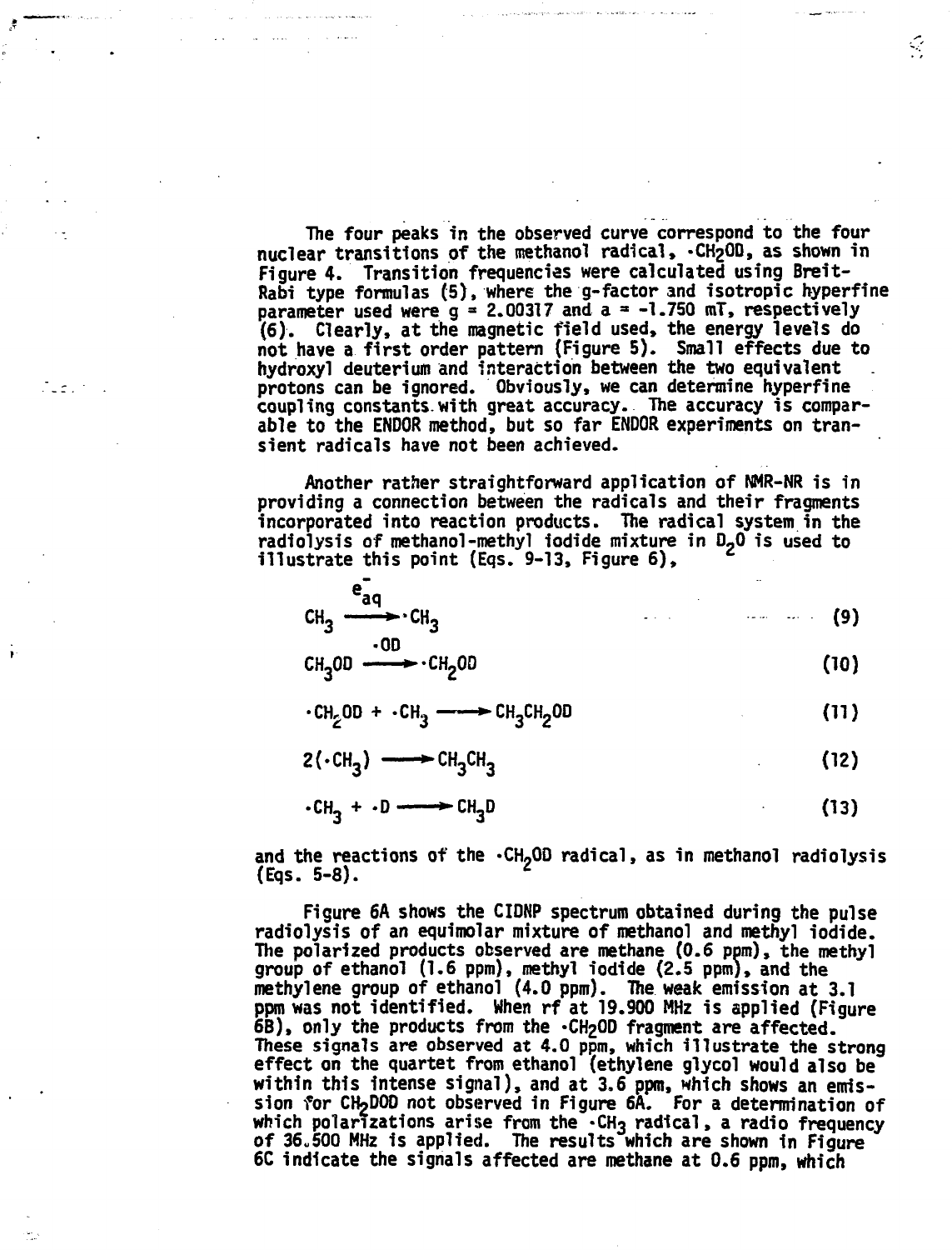

**r**

**Figur e 6 . Puls e radiolysi s i n methanol-methy l iodid e i n 02 ° a t 10 0 mT : (A ) wit h electro n beam ; (B ) A wit h r f a t 19. 9 MHz ; (C ) A wit h r f a t 36. 5 MHz .**

**exhibit s a sligh t increas e i n intensity , methy l iodid e a t 2. 5 ppm , whic h show s complet e inversio n o f it s signa l a s com pare d t o Figur e 6A , an d th e** triplet of methanol at 1.6 ppm, **showin g substantia l increas e i n intensity . Interestingly , eth an e i s eve n observe d a t 1. 2 ppm (wea k enhance d absorption ) whic h woul d hav e gon e undetecte d i n Figur e 6A . I n a mor e comple x radica l reactio n system , wher e i t ma y b e les s obviou s wha t par t o f th e radica l produc t come s from whic h radical , th e NMR-NR approac h shoul d provid e a bene ficia l adjunc t t o th e CIDN P study**

**.I n th e cours e o f ou r study , i t becam e apparen t tha t lowe r r f powe r wa s neede d t o effec t slowe r reactin g (longe r lived ) radicals . Fo r example , i n th e methano l radiolysi s glyco l polarizatio n ca n b e influence d a t ver y low r f powe r whil e eve n a t th e highes t r f powe r avail able , th e effec t o n methano l i s alway s smaller . Thus , differen t radica l lifetime s o f th e CIDN P cag e produc t (methanol ) vs . escape product (glycol) are differentiated .**

**Shor t r f pulse s (0.5- 2 u sec ) ar e use d t o prob e tht tim e dependenc e o f th e NMR-NR signa l intensity . Th e plot s thu s ob taine d ar e shown i n Figur e 7 . Th e signa l intensit y vs . tim e**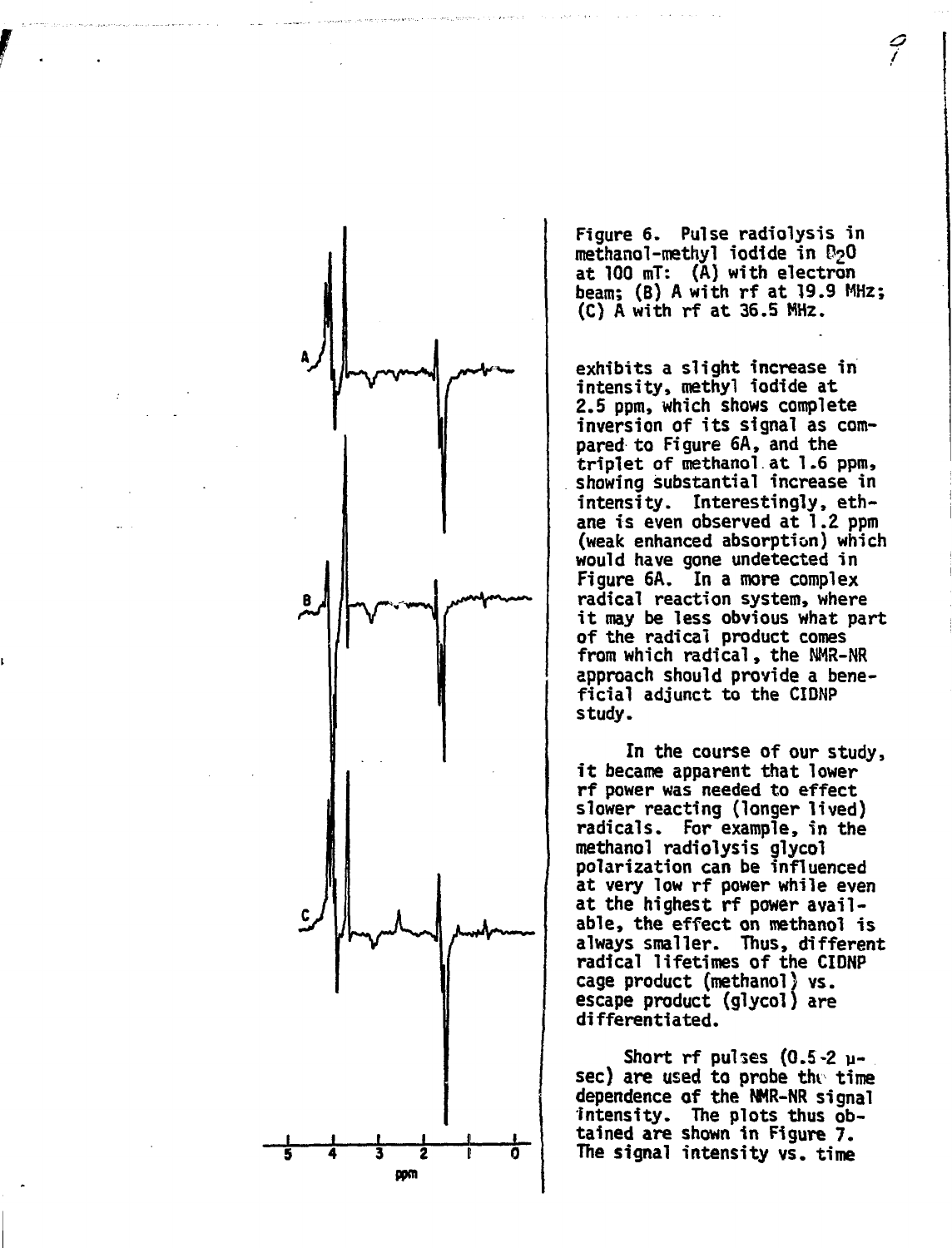

**Figure 7. Time dependence of NMR-NR effect in methanol radiolysis.**

**of the rf pulse after the electron beam (at time zero) should** represent radical kinetics as long as the nuclear T<sub>i</sub> in the radi**cals is appreciably longer than the chemical decay {second-order half-life) of the radicals. This is the case with the •Ci!oOD rad**ical in the concentration range utilized (10-3-10<sup>-4</sup> M radical con**centration/pulse).**

**From the second-order plot, the second-order half-life of the •CHgOH radicals is ^6 ys. The radical concentration is evaluated to Be 6 x 10-4 M since the bimolecular rate constant for -CH?OH** is known  $(3 \pm 1) \times 10^8$  M<sup>-1</sup> s<sup>-1</sup>) (10). One can also obtain the **radical concentration directly from the absorbed electron beam intensity.** This latter approach yields a radical concentration of  $10^{-3}$  M and a second-order rate constant of  $1.6 \times 10^8$  M<sup>-1</sup> s<sup>-1</sup>. However, given the variables involved in the determination of the radical concentration, it is preferable to calibrate the experi**mental system by using a radical with a known second-order rate constant, as we have illustrated above. The accuracy of rate constants obtained** *by* **NMR-NR should compare quite favorably to those obtained by usual optical or fast EPR methods.**

**The kinetic applications of NMR-NR have yet to be fully understood and developed as we have to analyze fully the dynamic problems encountered.**

ī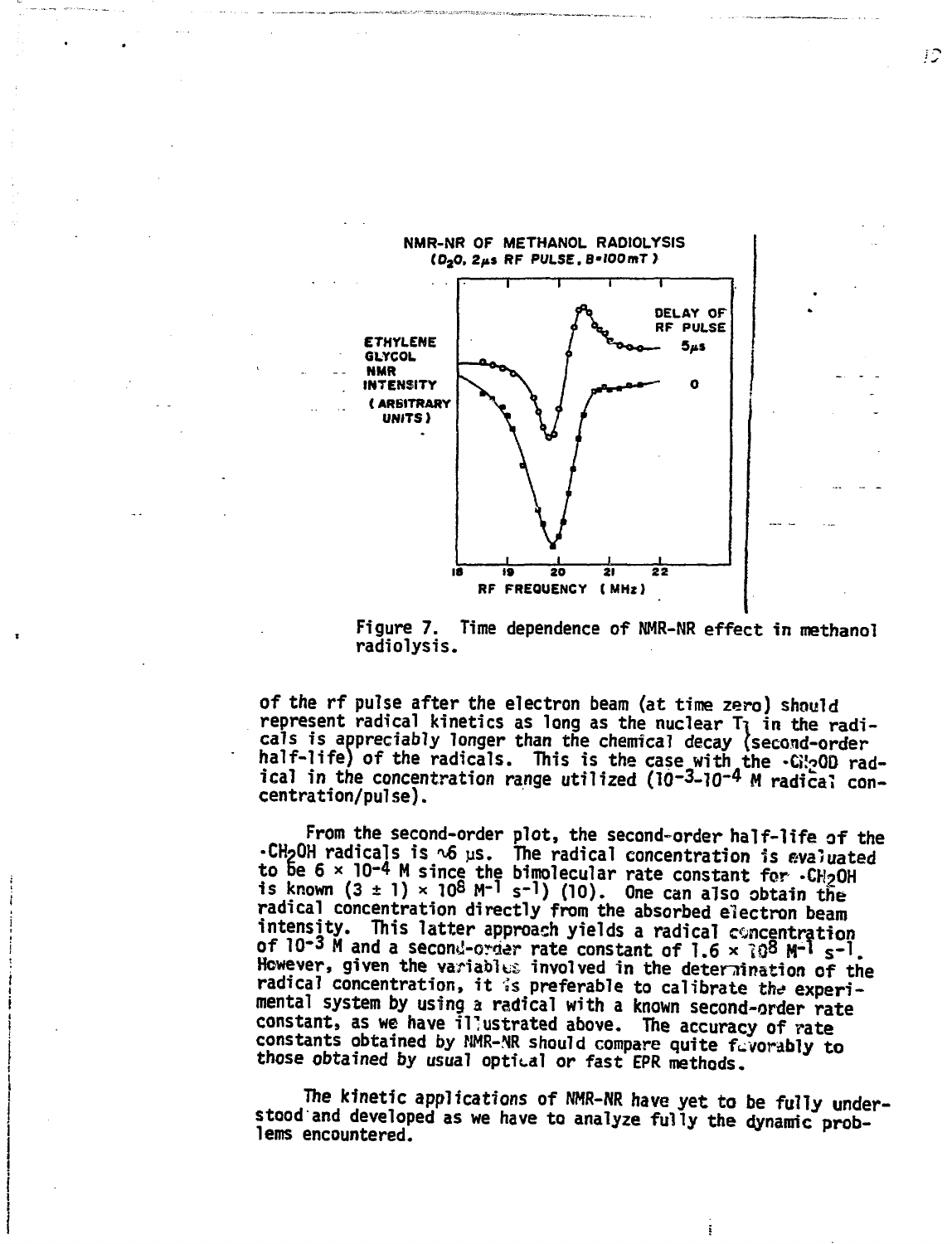## **CIDNP and CIDEF Contributions**

**We present a model for the observed intensities based on the radical pair theory of CIDEP and CIDNP (7). Again, we consider** the NMR-NR spectrum of · CH<sub>2</sub>OD radical in methanol radiolysis. ob**served through ethylene glycol product. The Boltzman distribution is overshadowed by these polarizations, as determined by the presence of only a barely detectable ethylene glycol NMR signal in the irradiation solution after the nuclear spins have had time tc relax. Populations will be predicted for the -CI^OD energy levels using the radical pair theory of C7MP (8), for various possible pairs involving -CH<sub>2</sub>OD. An adequate spin Hamiltonian for a radical pair is .\_•.... .**

B

<u>alian di mandatan di ka</u>

$$
\mathcal{H} = \beta H \cdot (g_1 S_1 + g_2 S_2) - J(1/2 + 2S_1 \cdot S_2) +
$$
  
\n
$$
\sum_{i} a_{1i} S_1 \cdot I_i + \sum_{k} a_{2k} S_2 \cdot I_k
$$
 (14)

**where the first term represents the electronic Zeeman energy for the two unpaired electrons. Sj and S2 are the electronic spin operators for the two components. The next term represents the scalar exchange interaction of magnitude 2J and the remaining two terms represent the isotropic components of the hyperfine interactions in the two members of the pair. The nuclear Zeemati interaction, although significant in the calculation of energies, is not required for calculating polarizations. In each case considered, two freely diffusing radicals form the pair (i.e., socalled F-pair). During the initial encounter, those pairs with singlet electronic spin phasing tend to form product (with no CIMP), leaving behind predominantly triplet radical pairs. Combination products, in which the members of the pair react during a subsequent encounter, will be favored by a rapid singlet-triplet crossing rate, whereas scavenging products, with reaction between a member of the radical pair and a freely diffusing radical, will be favored by slow singlet-triplet crossing. Nuclear spin polarization (CIDNP) results from this selection process. Electron spin polarization (CIDEP) also develops after there is an excess of triplet radical pair character, through intersystem crossing and exchange during radical encounters. The singlet-triplet crossing rate is given by**

$$
a_n = (2h)^{-1}[(g_1 - g_2)8H + \sum_i a_{1i}m_{1i} - \sum_i a_{2j}m_{2j}] \qquad (15)
$$

where g<sub>1</sub> is the g-factor for radical 1 and a<sub>1i</sub> and m<sub>1i</sub> are the **hyperfine constant and nuclear spin quantum number, respectively, for nucleus k of radical 1. The relationship in Eq. 15 applies to the high applied magnetic field case, in which non-secular**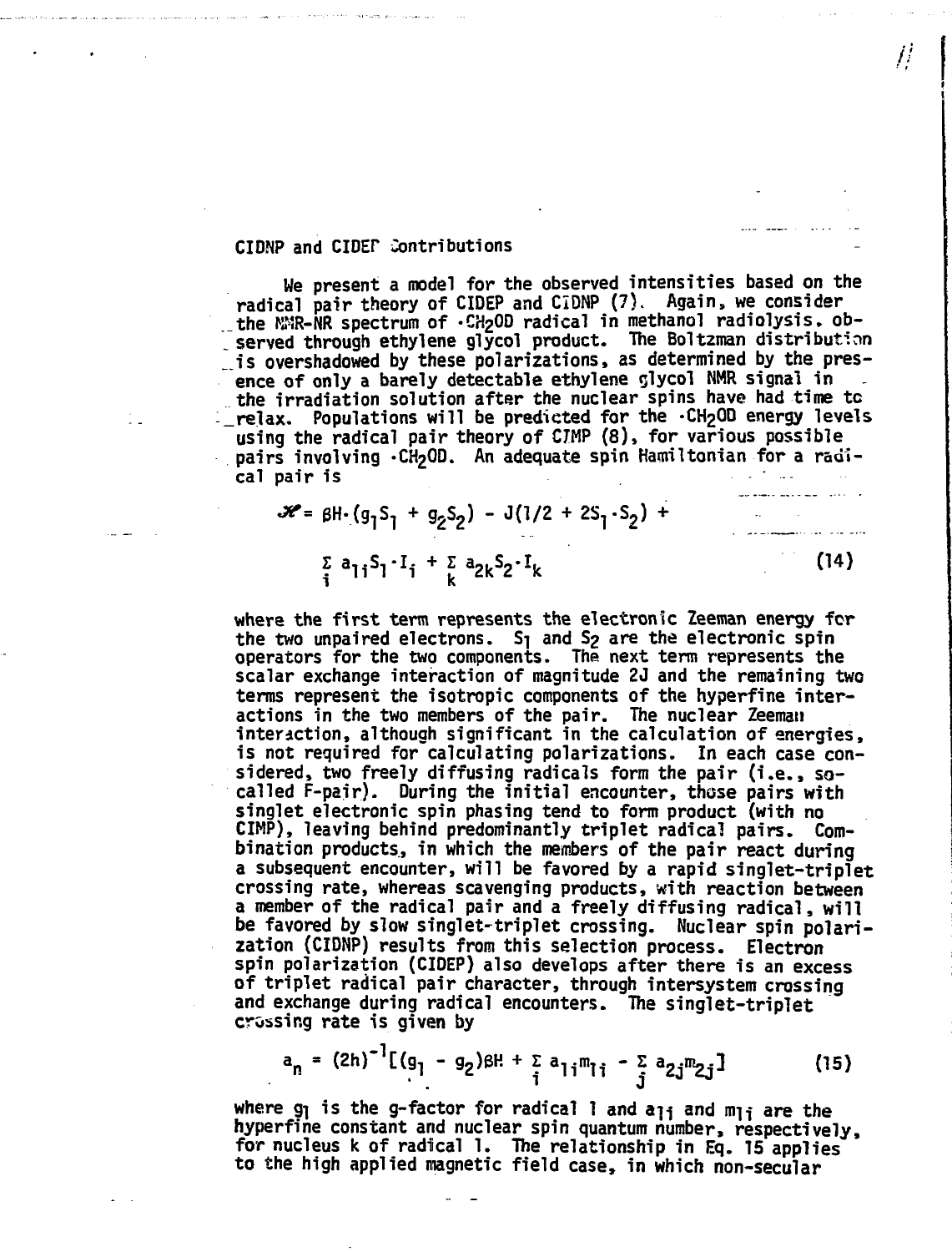**terms in the electron spin can be ignored and only S-TQ mixing (not S-T+1) is considered.**

ومنونه

**Since we can do experiments using various magnetic fields, we have chosen for this illustration H = 100 mT, because the four** nuclear transitions of  $\cdot$ CH<sub>2</sub>OD are then easily resolvable (Figure **5). At higher fields, the transition frequencies approach a first order pattern, reducing the observed effect due to overlap of . positive and negative peaks. The signal-to-noise ratio also deteriorates because the NMR-NR effect is smaller, relative to the increased CIDNP net effect which.arises principally from the eaq + -CH20D pair which has a large g-value difference. At lower applied fields, however, deviations from the high field approxi**mation may become significant and the intense H<sub>1</sub> (rf) fields can**not be used i f one wishes to observe well resolved NMR-NR transitions. Of course, the larger the nuclear hyperfine coupling, the higher is the magnetic field one can utilize.**

It will be useful to consider separately the possible contri**butions of the net and multiplet effects, which arise from the first term and the last two terms, respectively, of the right-hand side of Eq. 15. In usual CIMP spectra, the net effect gives rise to an equal polarization for each of the lines in an EPR or NMR multiplet, whereas the multiplet effect has zero as the sum of the polarizations in each multiplet. Irradiating -CI^OD with rf will affect these spin level populations. A 13 us rf pulse beginning 0.5 us before the electron beam pulse was used. With the maximum** available H<sub>1</sub> in the 10-20 mT range, a  $\pi/2$  pulse would be 2-4  $\mu$ s. **However, the reactive transient radicals have a distribution of lifetimes, creating a range of effective pulse widths (tip angles). It is not feasible at this time to treat quantitatively the effects on the populations caused by a range of rf pulse tip angles. Thus, we will qualitatively consider the rf-induced population shifts by assuming saturation (i.e. , equalization of populations), even though saturation may not be occurring. This assumption leads to predicted relative NMR-NR intensities which agree with the experimental spectrum when the ratio of the population shifts due to the nuclear and electronic multiplet effects (n^/eM) is 1.7. The value of nN/enj, the ratio between the magnitudes of the nuclear net and electronic multiplet effects obtained from.the observed peak areas, is small relative to the estimated uncertainties in the areas. NMR-NR spectra measured as a function of time using 2 us rf pulses (Figure 7) are qualitatively similar to Figure 4, but vary in the ratio nu/en. Not surprisingly, this ratio is also different for other chemical systems. Even though the present data are integrated over a range of radical lifetimes during which CIMP develops and relaxes and radical decay takes place, i t has been possible, using NMR-NR, to obtain information about relative energy level populations in -CI^OD that is not available from CIOEP alone or otherwise, As predicted for high fields, the CIDEP**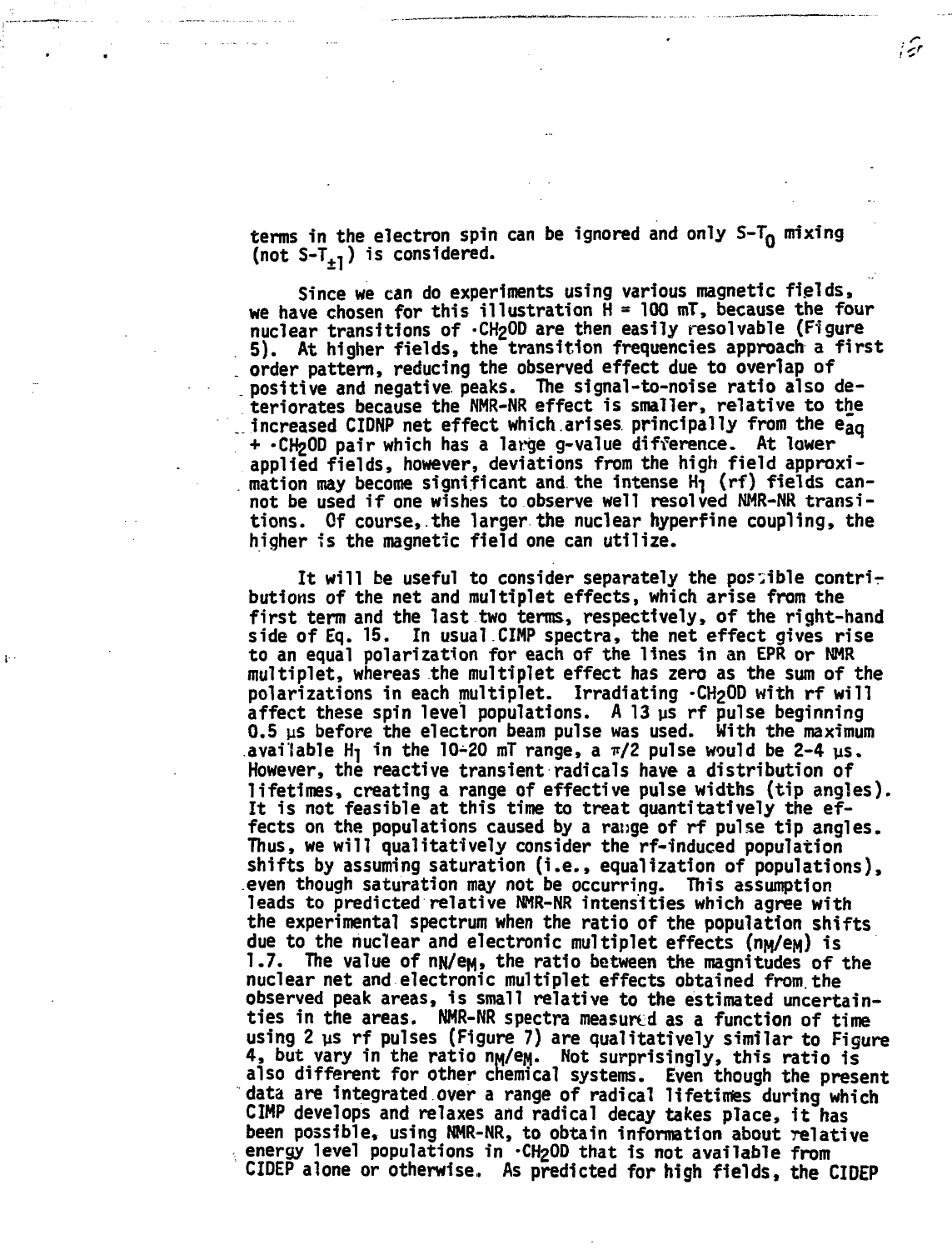

**Figure 8. Comparison of spin population as observed in EPR experiments on -CHpOH radical with Boltzmarm population (left) , with CIOEP (middle), and as observed by NMR-NR (right).**





 $\frac{1}{2}$  .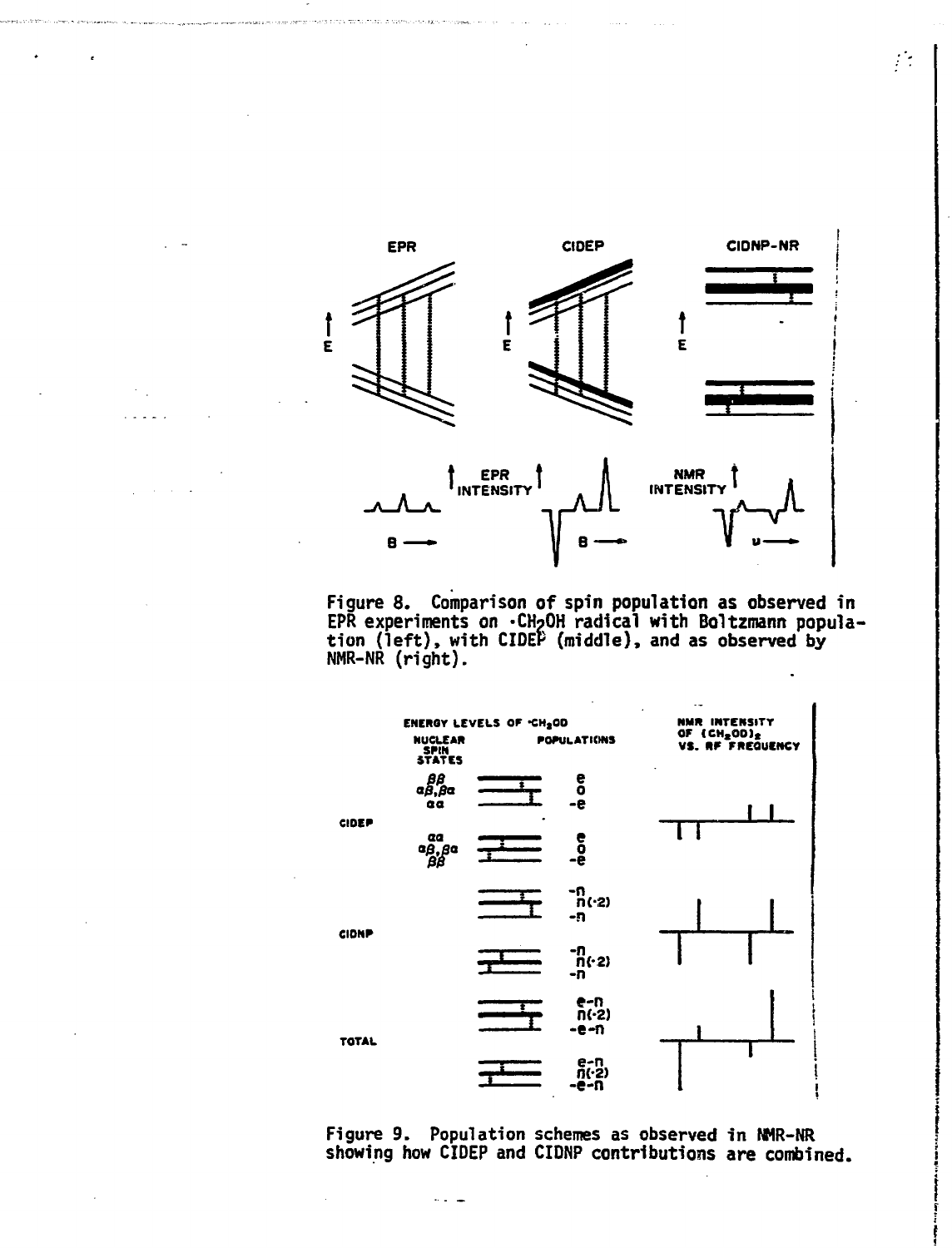**fields, the CIDEP spectrum of -C^OD at ca. 10 GHz consists of a triplet with the low field line in emission and the high field line In enhanced absorption. Figures 8 and 9 depict a population scheme consistent with this observed CIDEP, and a scheme with the additional features necessary to also be consistent with the NMR-NR spectrum.**

**It is also of interest to identify the radical pair interactions responsible for NMR-NR. The possible sources of polarization in -Ch^OD radicals which could yield ethylene glycol are specified in Eqs. 16-18. Interactions with -OH are not expected to contribute to polarization due to rapid relaxation in -OH (9).** The CIDNP polarizations indicated  $(A =$  enhanced absorption,  $0 =$ **none) are those based on simple rules (8) for predicting high field CIDNP. No CIDNP multiplet effect is observable by NMR in ethylene glycol since the NMR spectrum consists of a single line.**

$$
e_{aq}^- + .CH_20D \xrightarrow{escape} CH_20D \xrightarrow{CH_20D} (CH_20D)_2 (A) \qquad (16)
$$

$$
\overline{D \cdot + \cdot C H_2 OD} \xrightarrow{escape} \cdot CH_2 OD \xrightarrow{C H_2 OD} (CH_2 OD)_2 (A) \tag{17}
$$

$$
\frac{\text{cage}}{\text{cH}_2\text{OD} + \text{cH}_2\text{OD}} \quad \text{(CH}_2\text{OD})_2 \quad (0)
$$
 (18a)  
escape  
•
$$
\text{cH}_2\text{OD}
$$
 (18b)

**At fields above about 75 mT, ethylene glycol is found to have a CIDNP spectrum in enhanced absorption. This observation shows that the radical pair in pathway 16 must be involved. In neutral** solution, the relative yields of radicals  $\cdot$ CH<sub>2</sub>OD and  $\cdot$ D are ap**proximately 2.7 and 0.5, respectively, favoring pathway 16 over pathway 17. The g-value difference Ag between the members of the** radical pair is much larger in pathway 16<sub>2</sub> also favoring this route **as a source of polarization. However, if the NMR-NR effect were primarily due to the elq + -CHgOD pair, a detectable NMR-NR net CIDNP effect (nw) would be predicted by Eq. 15. Thus, it is likely that the most effective polarization pathway giving rise to the spin populations observed by NMR-NR is via the pair -CHoOD +**  $\cdot$ CH<sub>2</sub>OD, for which  $\Delta g = 0$ . Evaluation of  $a_n$  for each spin state **of the radical pair (Eq. 15) shows that even though no CIDNP multiplet effect is observable in ethylene glycol, the nuclear states of the pair still differ in their reaction rates and that the nuclear levels of -C^OD are depopulated at different rates. The**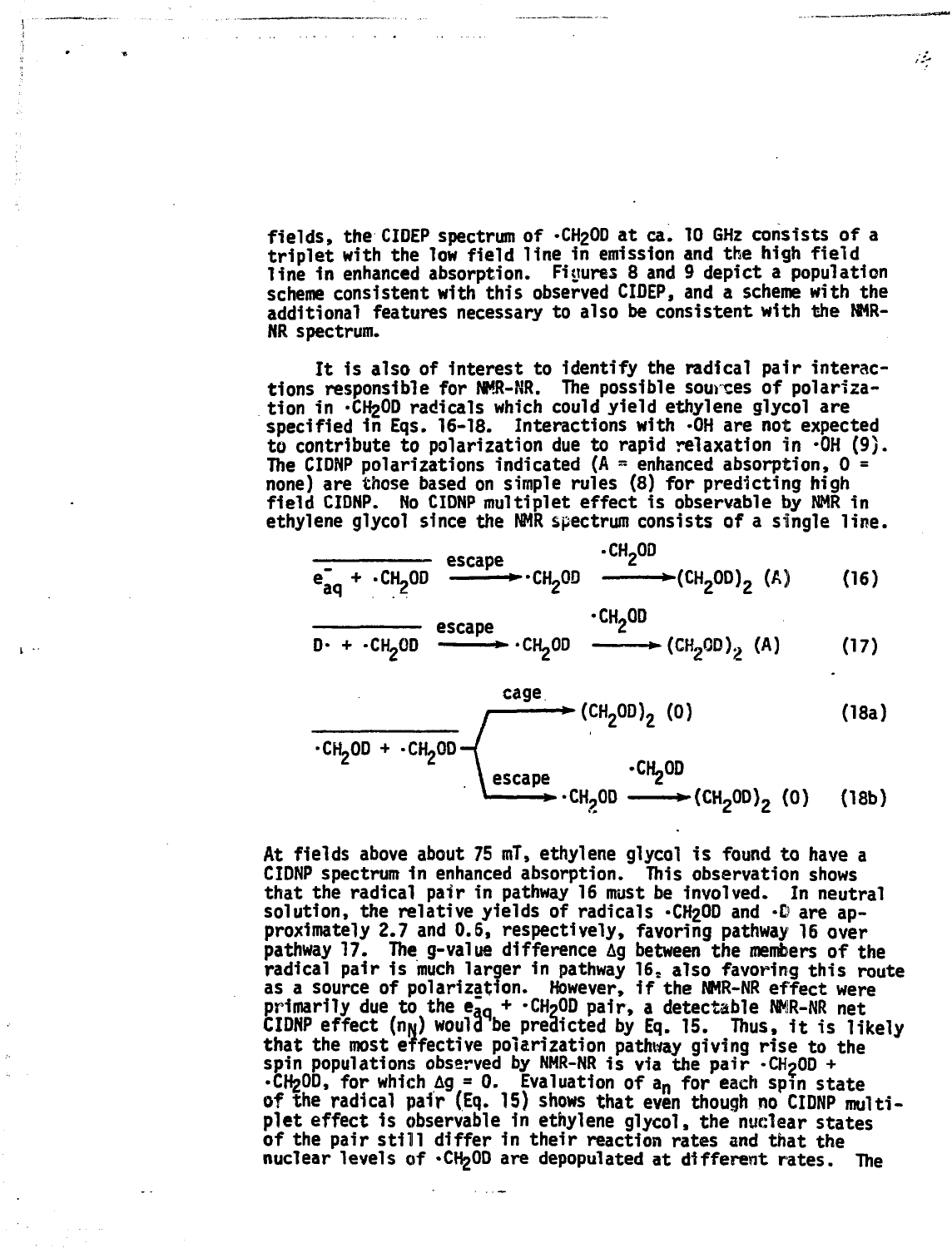**perturbing rf pulses permit NMR detection of this polarization, as well as the CIOEP polarization. The CIDNP multiplet effect predicted for the escaping radicals has the same sign of m as** that observed (opposite to that predicted for the cage reaction). **This is reasonable since the time of rf irradiation (effective pulse length) can be much longer for the longer-lived escaping radicals, allowing partial saturation to occur. This conclusion is also consistent with the time dependence of the fMR-NR effect,** which appears to follow second order kinetics (with a hal<sup>4</sup> life **of about 6 ys at the radical concentrations used).**

**In summary, the spin populations in a transient radical observed using NMR-NR can be explained using the radical pair theory of CIMP. The multiplet effects in both CIDEP and CIDNP have been observed for a symmetric radical pair using NMR-NR. As illustrated, the CIDNP and CIOEP contributions to the spin populations of transient radicals observed by NMR-NR are separable. Experiments are in progress to measure other types of spin systems, to extract the kinetics of the CIDEP and CIDNP processes, and to find out how the radical chemistry of the given system is revealed through the variation in the electron/nuclear population ratios. We believe that the NMR-NR technique will develop into a powerful new technique for the study of transient radicals in solution in both radiation and photochemistry.**

#### **ACKNOWLEDGMENT**

**Work supported by the Office of Basic Energy Sciences, Division of Chemical Sciences, U. S. Department of Energy, under Contract W-31-109-Eng-38.**

#### **REFERENCES**

- **(1) Trifunac, A.D. and Thurnauer, M.C.: 1979, Time Domain Electron Spin Resonance; ed. L. Kevan and R. N. Schwartz, John Wiley & Sons, Inc., New York.**
- **(2) Trifunac, A.D., Norris, J.R., and Lawler, R.6.: 1979, J. Chem. Phys. 71, p. 7380.**
- **(3) Syage, J.A., Lawler, R.G., and Trifunac, A.D., to be published.**
- **(4) Trifunac, A.D. and Evanochko, W.T.: 1980, 0. Aro. Chem. Soc. 102, p. 4598.**
- **(5) fa) Breit, G. and Rabi, I.I.: 1931, Phys. Rev. 38, p. 2082. (b) Poole, C.P. and Farach, H.A.: 1972, The Theory of I4agnetia Resonance, Wiley-Interscience, New York, p. 203.**
- **(6) Laroff, G.P. and Fessenden, R.W.: 1973, J. Phys. Chem. 77, p. 1283.**